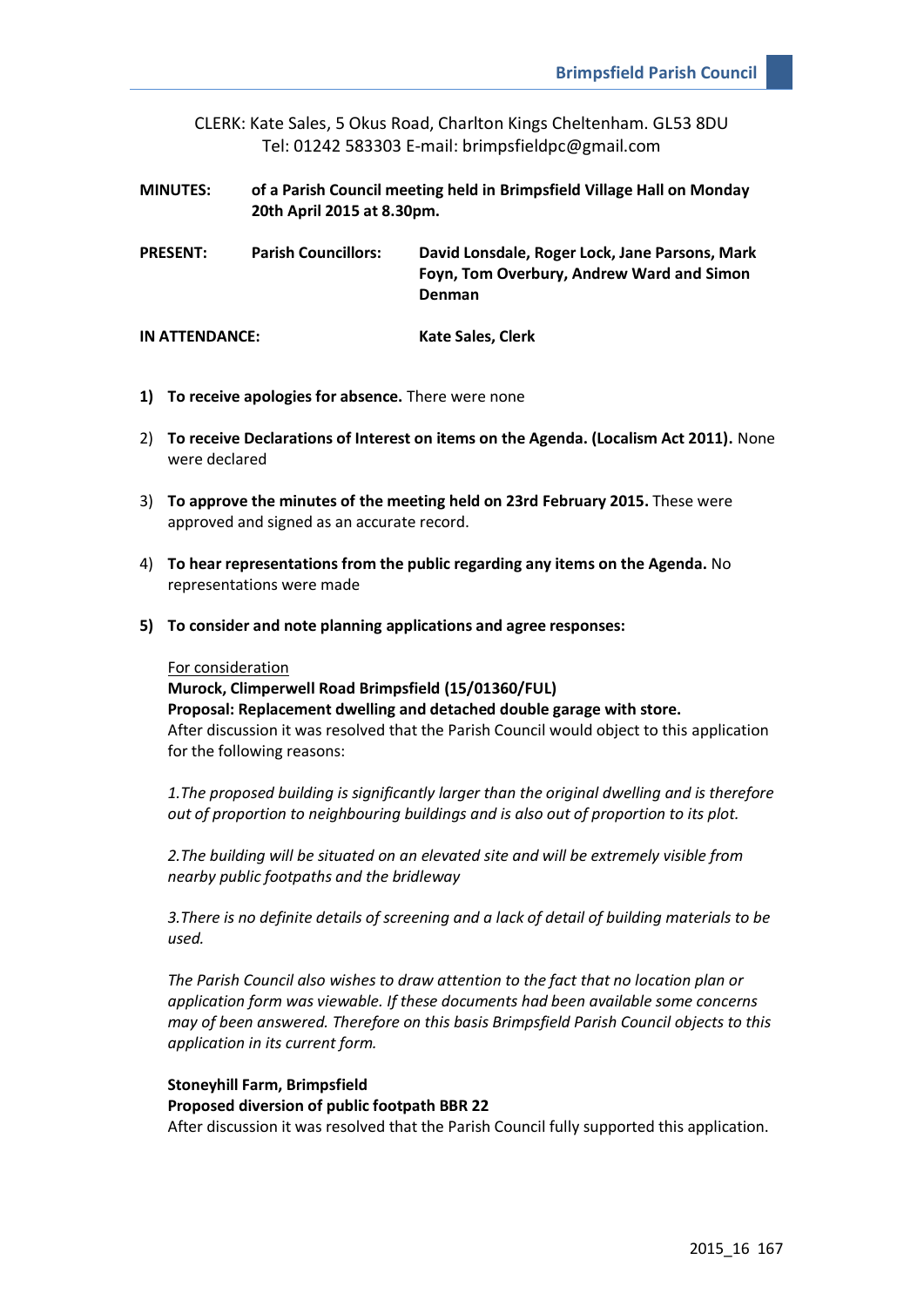CLERK: Kate Sales, 5 Okus Road, Charlton Kings Cheltenham. GL53 8DU Tel: 01242 583303 E-mail: brimpsfieldpc@gmail.com

## For noting

### **1 Old Rectory, Brimpsfield, (15/00447/TPO)**

Proposal: 1. Conifers (Species unknown) x 3 fell; 2. Conifer (Species unknown) x1 - fell Application Permitted

### **Keepers Cottage, Caudle Green (15/00806/FUL)**

Proposal: Erection of first floor side extension, timber cladding, replacement natural slate roof, raised timber deck to rear with staircase to garden. Comments submitted

**6) To approve payments** The following payments were approved.

| The following payments were made between meetings |              |                              |                       |                        |
|---------------------------------------------------|--------------|------------------------------|-----------------------|------------------------|
| Chq no                                            | Payee        | <b>Purpose</b>               | Auth                  | <b>Cheque</b><br>value |
| 215                                               | ICO          | Data Protection              | LGA 1972 s.143        | 35.00                  |
| 216                                               | K Sales      | Clerk's Salary - March 2015* | LGA 1972 s.112<br>(2) | 167.49                 |
|                                                   |              |                              |                       |                        |
| The following payments to be approved             |              |                              |                       |                        |
| Chq no                                            | Payee        | <b>Purpose</b>               | Auth                  | Cheque<br>value        |
| 217                                               | <b>GAPTC</b> | Annual Membership            | LGA 1972 s.143        | 64.82                  |
| 218                                               | K Sales      | Clerk's salary - April 2015  | LGA 1972 s.112<br>(2) | 157.43                 |

\* Clerk's salary for March contained a tax refund

## **7) Staff performance review**

*This is a confidential item on the agenda and will be closed to members of the public.* 

After discussions the Parish Council unanimously agreed the following:

- That the Clerk's probationary period had been successfully completed.
- After learning of the Clerk's successful completion of the Certificate in Local Council Administration qualification the Clerk would move up one SCP to SCP19, with effect from 1.4.15
- Finally, following a review of the hours the Clerk had worked since joining the Parish Council , her official hours would increase to four per week on average, with effect from 1.4.15

# *8)* **For information only**

*NOTE: no decisions can be made on items raised in this section. Discussions can lead to items being included on the Agenda for the next meeting only.*